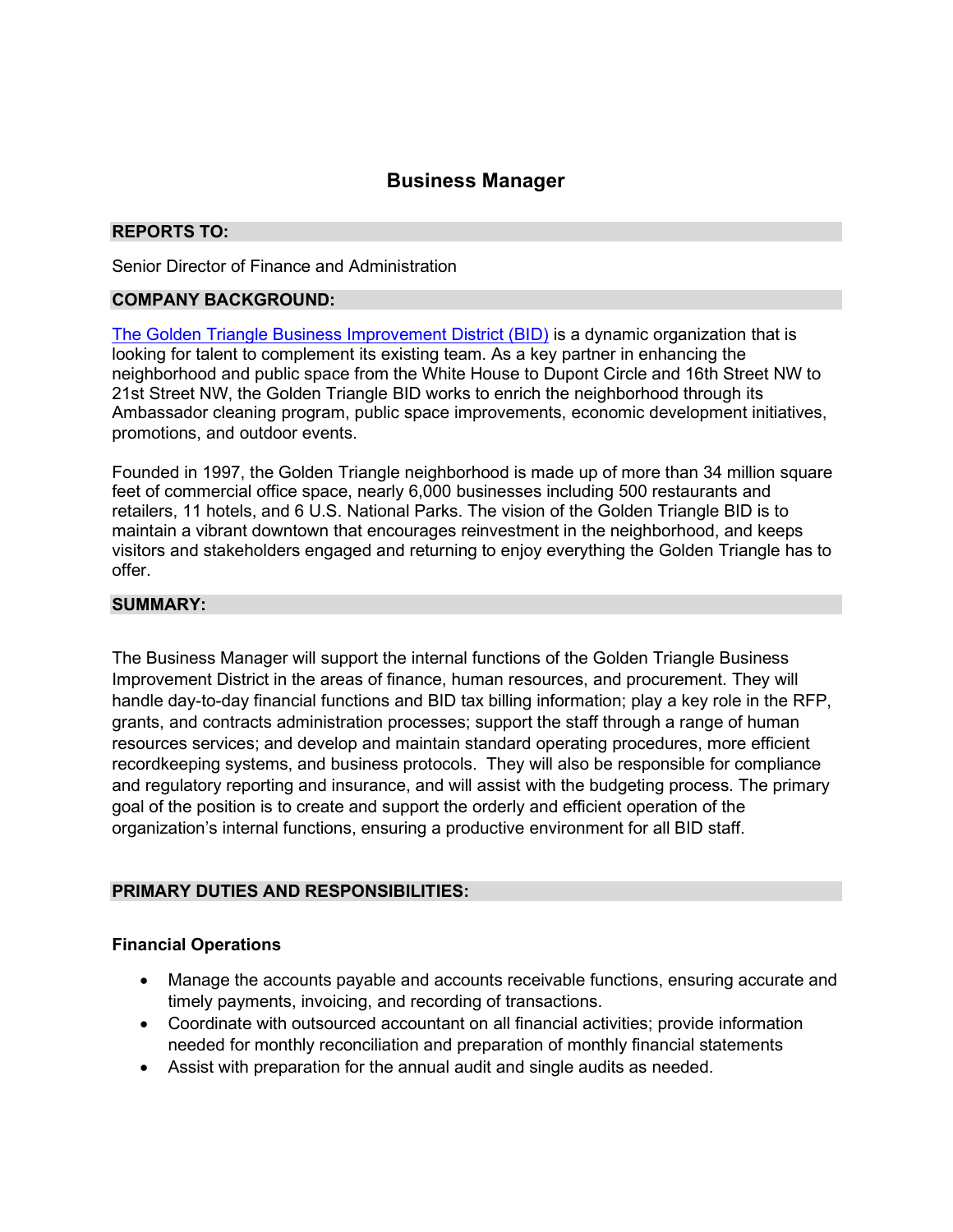- Prepare data on BID tax billing for semi-annual submission to the Office of Tax and Revenue; monitor reports on receipt of payments.
- Provide financial information in support of grants and contracts administration.
- Assist in preparation and ongoing tracking of annual budget.
- Manage timely filing of applications, documentation and reporting for business Insurance, licenses, and required regulatory filings
- Act as liaison with vendors and building management

# Human Resources Administration

- Manage recruitment, participate in interview and selection process, and coordinate onboarding of new employees
- Serve as point of contact for employee benefit and retirement plans manage enrollments and claims, respond to questions, liaison with vendors.
- Track and update employee leave accruals and act as timekeeper for any hourly employees as needed.
- Respond to compliance and regulatory information requirements such as workers compensation and unemployment claims
- Maintain and update complete personnel records on all employees; assist in researching and implementing transition to electronic human resources records and functions.
- Develop and update standard operating procedures as needed

# Procurement

- Support Program Directors in procurement process to include: drafting RFPs, identifying potential bidders, and developing scoring matrix
- Manage and maintain calendaring of progress points and deadlines
- Schedule and attend final interviews and maintain documentation
- Establish electronic file structures and procedures to comply with procurement process and reporting requirements
- Institute and maintain protocols for grant documentation

# Other duties as assigned.

## QUALIFICATIONS:

- Bachelor's degree required.
- Minimum seven years' experience in Finance, Human Resources and/or Administration, preferably in nonprofit, legal administration, local government, community development or related field.
- Must be detail-oriented, highly organized, with demonstrated track record of **ACCURACY**
- Flexibility and ability to work well under pressure and handle multiple priorities required.
- Clear written and verbal communication skills required.
- Understanding of basic financial statements and ability to accurately interpret financial information required.
- High level of discretion and respect for confidentiality required.